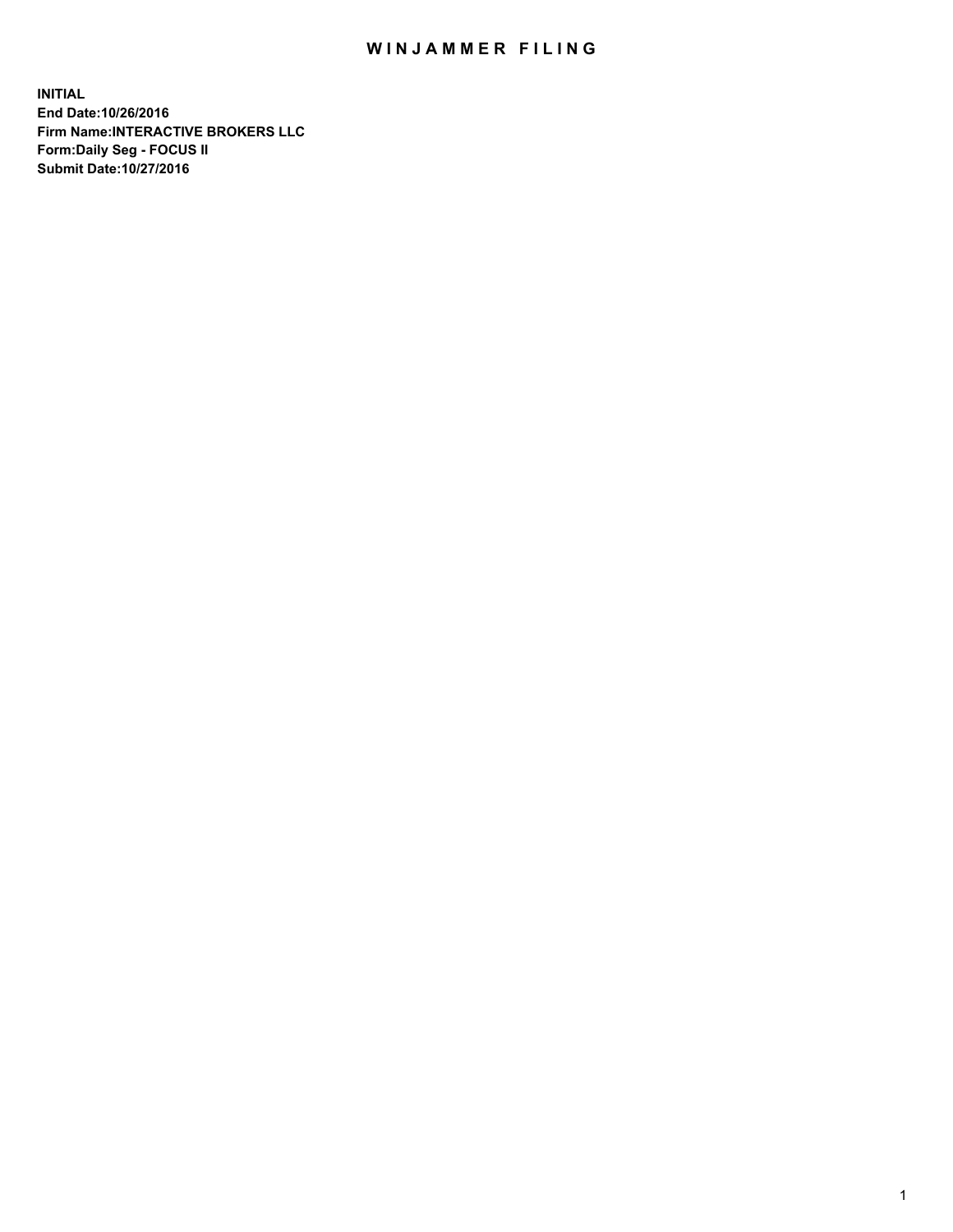## **INITIAL End Date:10/26/2016 Firm Name:INTERACTIVE BROKERS LLC Form:Daily Seg - FOCUS II Submit Date:10/27/2016 Daily Segregation - Cover Page**

| Name of Company<br><b>Contact Name</b><br><b>Contact Phone Number</b><br><b>Contact Email Address</b>                                                                                                                                                                                                                          | <b>INTERACTIVE BROKERS LLC</b><br>James Menicucci<br>203-618-8085<br><u>jmenicucci@interactivebrokers.c</u><br>om |
|--------------------------------------------------------------------------------------------------------------------------------------------------------------------------------------------------------------------------------------------------------------------------------------------------------------------------------|-------------------------------------------------------------------------------------------------------------------|
| FCM's Customer Segregated Funds Residual Interest Target (choose one):<br>a. Minimum dollar amount: ; or<br>b. Minimum percentage of customer segregated funds required:%; or<br>c. Dollar amount range between: and; or<br>d. Percentage range of customer segregated funds required between:% and%.                          | $\overline{\mathbf{0}}$<br>0<br>155,000,000 245,000,000<br>0 <sub>0</sub>                                         |
| FCM's Customer Secured Amount Funds Residual Interest Target (choose one):<br>a. Minimum dollar amount: ; or<br>b. Minimum percentage of customer secured funds required:%; or<br>c. Dollar amount range between: and; or<br>d. Percentage range of customer secured funds required between:% and%.                            | $\overline{\mathbf{0}}$<br>$\overline{\mathbf{0}}$<br>80,000,000 120,000,000<br>00                                |
| FCM's Cleared Swaps Customer Collateral Residual Interest Target (choose one):<br>a. Minimum dollar amount: ; or<br>b. Minimum percentage of cleared swaps customer collateral required:% ; or<br>c. Dollar amount range between: and; or<br>d. Percentage range of cleared swaps customer collateral required between:% and%. | $\overline{\mathbf{0}}$<br>$\overline{\mathbf{0}}$<br>0 <sub>0</sub><br><u>00</u>                                 |

Attach supporting documents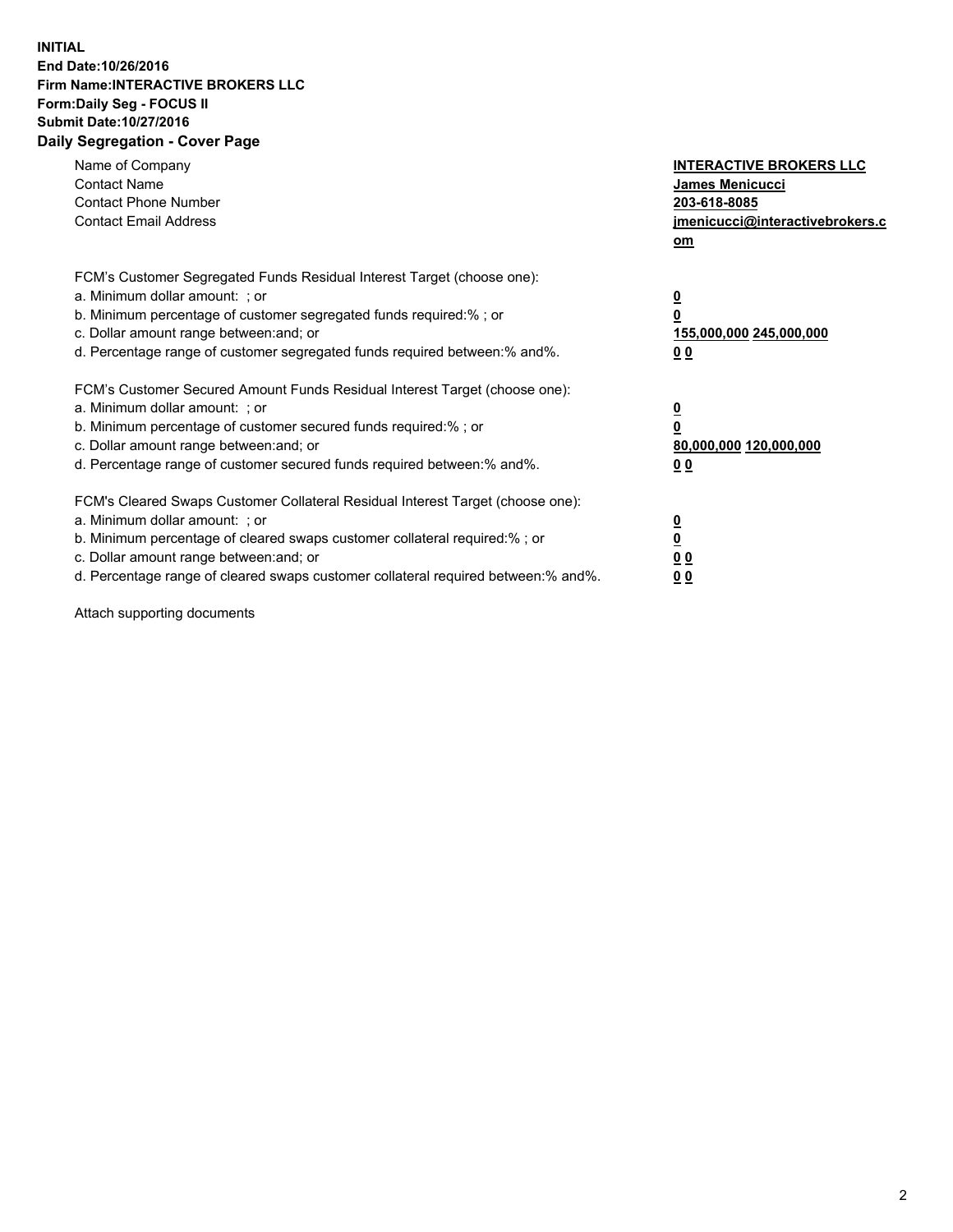## **INITIAL End Date:10/26/2016 Firm Name:INTERACTIVE BROKERS LLC Form:Daily Seg - FOCUS II Submit Date:10/27/2016 Daily Segregation - Secured Amounts**

|     | Daily Jegregation - Jeculed Aniounts                                                        |                                  |
|-----|---------------------------------------------------------------------------------------------|----------------------------------|
|     | Foreign Futures and Foreign Options Secured Amounts                                         |                                  |
|     | Amount required to be set aside pursuant to law, rule or regulation of a foreign            | $0$ [7305]                       |
|     | government or a rule of a self-regulatory organization authorized thereunder                |                                  |
| 1.  | Net ledger balance - Foreign Futures and Foreign Option Trading - All Customers             |                                  |
|     | A. Cash                                                                                     | 364, 381, 187 [7315]             |
|     | B. Securities (at market)                                                                   | 0 [7317]                         |
| 2.  | Net unrealized profit (loss) in open futures contracts traded on a foreign board of trade   | 2,685,567 [7325]                 |
| 3.  | Exchange traded options                                                                     |                                  |
|     | a. Market value of open option contracts purchased on a foreign board of trade              | 202,139 [7335]                   |
|     | b. Market value of open contracts granted (sold) on a foreign board of trade                | -55,567 [7337]                   |
| 4.  | Net equity (deficit) (add lines 1. 2. and 3.)                                               | 367,213,326 [7345]               |
| 5.  | Account liquidating to a deficit and account with a debit balances - gross amount           | 54,509 [7351]                    |
|     | Less: amount offset by customer owned securities                                            | 0 [7352] 54,509 [7354]           |
| 6.  | Amount required to be set aside as the secured amount - Net Liquidating Equity              | 367,267,835 [7355]               |
|     | Method (add lines 4 and 5)                                                                  |                                  |
| 7.  | Greater of amount required to be set aside pursuant to foreign jurisdiction (above) or line | 367,267,835 [7360]               |
|     | 6.                                                                                          |                                  |
|     | FUNDS DEPOSITED IN SEPARATE REGULATION 30.7 ACCOUNTS                                        |                                  |
| 1.  | Cash in banks                                                                               |                                  |
|     | A. Banks located in the United States                                                       | 3,621,875 [7500]                 |
|     | B. Other banks qualified under Regulation 30.7                                              | 0 [7520] 3,621,875 [7530]        |
| 2.  | Securities                                                                                  |                                  |
|     | A. In safekeeping with banks located in the United States                                   | 420,220,365 [7540]               |
|     | B. In safekeeping with other banks qualified under Regulation 30.7                          | 0 [7560] 420,220,365 [7570]      |
| 3.  | Equities with registered futures commission merchants                                       |                                  |
|     | A. Cash                                                                                     | $0$ [7580]                       |
|     | <b>B.</b> Securities                                                                        | $0$ [7590]                       |
|     | C. Unrealized gain (loss) on open futures contracts                                         | $0$ [7600]                       |
|     | D. Value of long option contracts                                                           | $0$ [7610]                       |
|     | E. Value of short option contracts                                                          | 0 [7615] 0 [7620]                |
| 4.  | Amounts held by clearing organizations of foreign boards of trade                           |                                  |
|     | A. Cash                                                                                     | $0$ [7640]                       |
|     | <b>B.</b> Securities                                                                        | $0$ [7650]                       |
|     | C. Amount due to (from) clearing organization - daily variation                             | $0$ [7660]                       |
|     | D. Value of long option contracts                                                           | $0$ [7670]                       |
|     | E. Value of short option contracts                                                          | 0 [7675] 0 [7680]                |
| 5.  | Amounts held by members of foreign boards of trade                                          |                                  |
|     | A. Cash                                                                                     | 60,306,382 [7700]                |
|     | <b>B.</b> Securities                                                                        | $0$ [7710]                       |
|     | C. Unrealized gain (loss) on open futures contracts                                         | 4,753,697 [7720]                 |
|     | D. Value of long option contracts                                                           | 202,134 [7730]                   |
|     | E. Value of short option contracts                                                          | -55,566 [7735] 65,206,647 [7740] |
| 6.  | Amounts with other depositories designated by a foreign board of trade                      | 0 [7760]                         |
| 7.  | Segregated funds on hand                                                                    | $0$ [7765]                       |
| 8.  | Total funds in separate section 30.7 accounts                                               | 489,048,887 [7770]               |
| 9.  | Excess (deficiency) Set Aside for Secured Amount (subtract line 7 Secured Statement         | 121,781,052 [7380]               |
|     | Page 1 from Line 8)                                                                         |                                  |
| 10. | Management Target Amount for Excess funds in separate section 30.7 accounts                 | 80,000,000 [7780]                |
| 11. | Excess (deficiency) funds in separate 30.7 accounts over (under) Management Target          | 41,781,052 [7785]                |
|     |                                                                                             |                                  |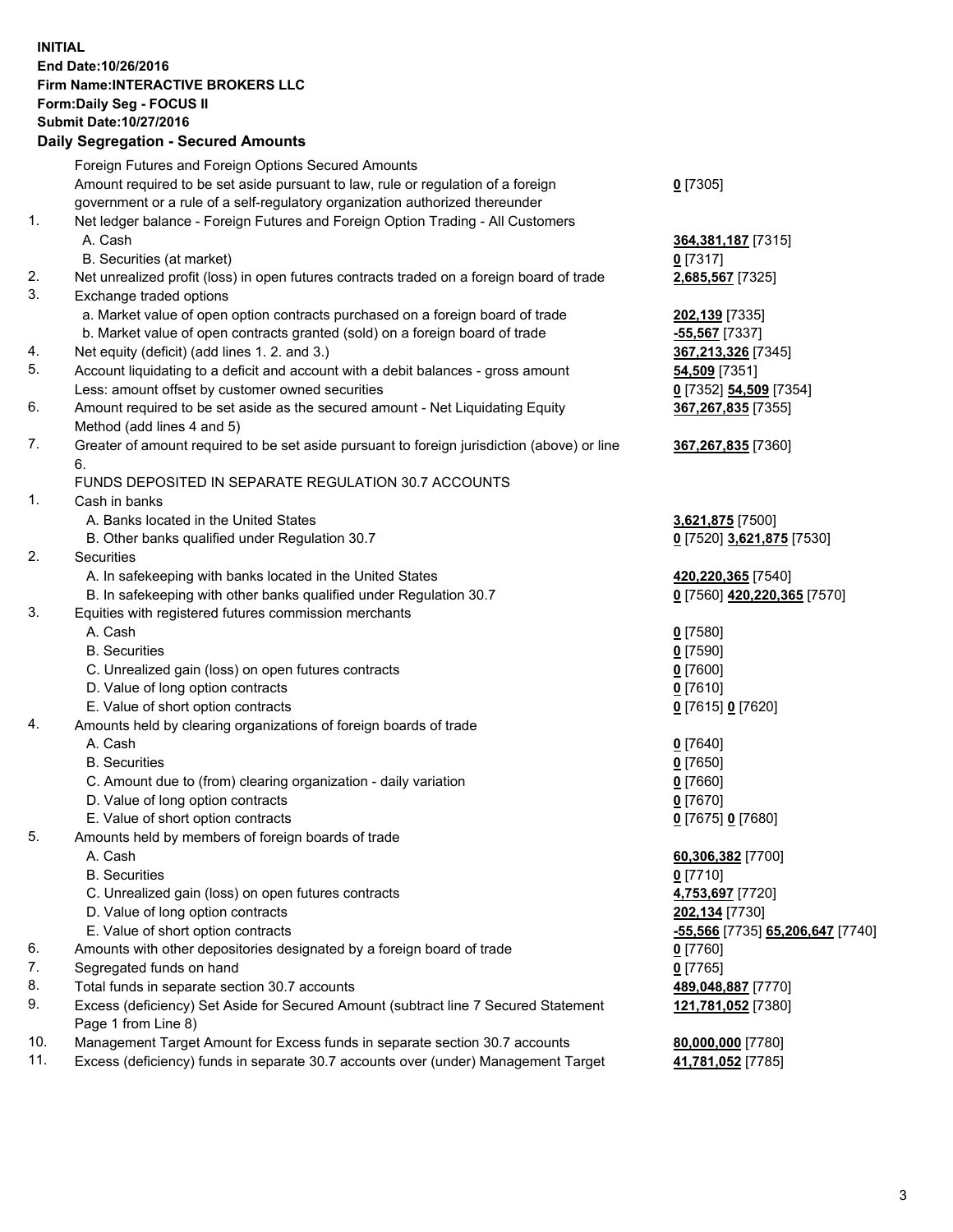**INITIAL End Date:10/26/2016 Firm Name:INTERACTIVE BROKERS LLC Form:Daily Seg - FOCUS II Submit Date:10/27/2016 Daily Segregation - Segregation Statement** SEGREGATION REQUIREMENTS(Section 4d(2) of the CEAct) 1. Net ledger balance A. Cash **3,054,115,534** [7010] B. Securities (at market) **0** [7020] 2. Net unrealized profit (loss) in open futures contracts traded on a contract market **27,410,594** [7030] 3. Exchange traded options A. Add market value of open option contracts purchased on a contract market **127,334,743** [7032] B. Deduct market value of open option contracts granted (sold) on a contract market **-186,116,827** [7033] 4. Net equity (deficit) (add lines 1, 2 and 3) **3,022,744,044** [7040] 5. Accounts liquidating to a deficit and accounts with debit balances - gross amount **50,600** [7045] Less: amount offset by customer securities **0** [7047] **50,600** [7050] 6. Amount required to be segregated (add lines 4 and 5) **3,022,794,644** [7060] FUNDS IN SEGREGATED ACCOUNTS 7. Deposited in segregated funds bank accounts A. Cash **96,104,667** [7070] B. Securities representing investments of customers' funds (at market) **1,998,427,825** [7080] C. Securities held for particular customers or option customers in lieu of cash (at market) **0** [7090] 8. Margins on deposit with derivatives clearing organizations of contract markets A. Cash **28,266,368** [7100] B. Securities representing investments of customers' funds (at market) **1,192,974,504** [7110] C. Securities held for particular customers or option customers in lieu of cash (at market) **0** [7120] 9. Net settlement from (to) derivatives clearing organizations of contract markets **6,172,598** [7130] 10. Exchange traded options A. Value of open long option contracts **127,333,644** [7132] B. Value of open short option contracts **-186,115,705** [7133] 11. Net equities with other FCMs A. Net liquidating equity **0** [7140] B. Securities representing investments of customers' funds (at market) **0** [7160] C. Securities held for particular customers or option customers in lieu of cash (at market) **0** [7170] 12. Segregated funds on hand **0** [7150] 13. Total amount in segregation (add lines 7 through 12) **3,263,163,901** [7180] 14. Excess (deficiency) funds in segregation (subtract line 6 from line 13) **240,369,257** [7190] 15. Management Target Amount for Excess funds in segregation **155,000,000** [7194]

16. Excess (deficiency) funds in segregation over (under) Management Target Amount Excess

**85,369,257** [7198]